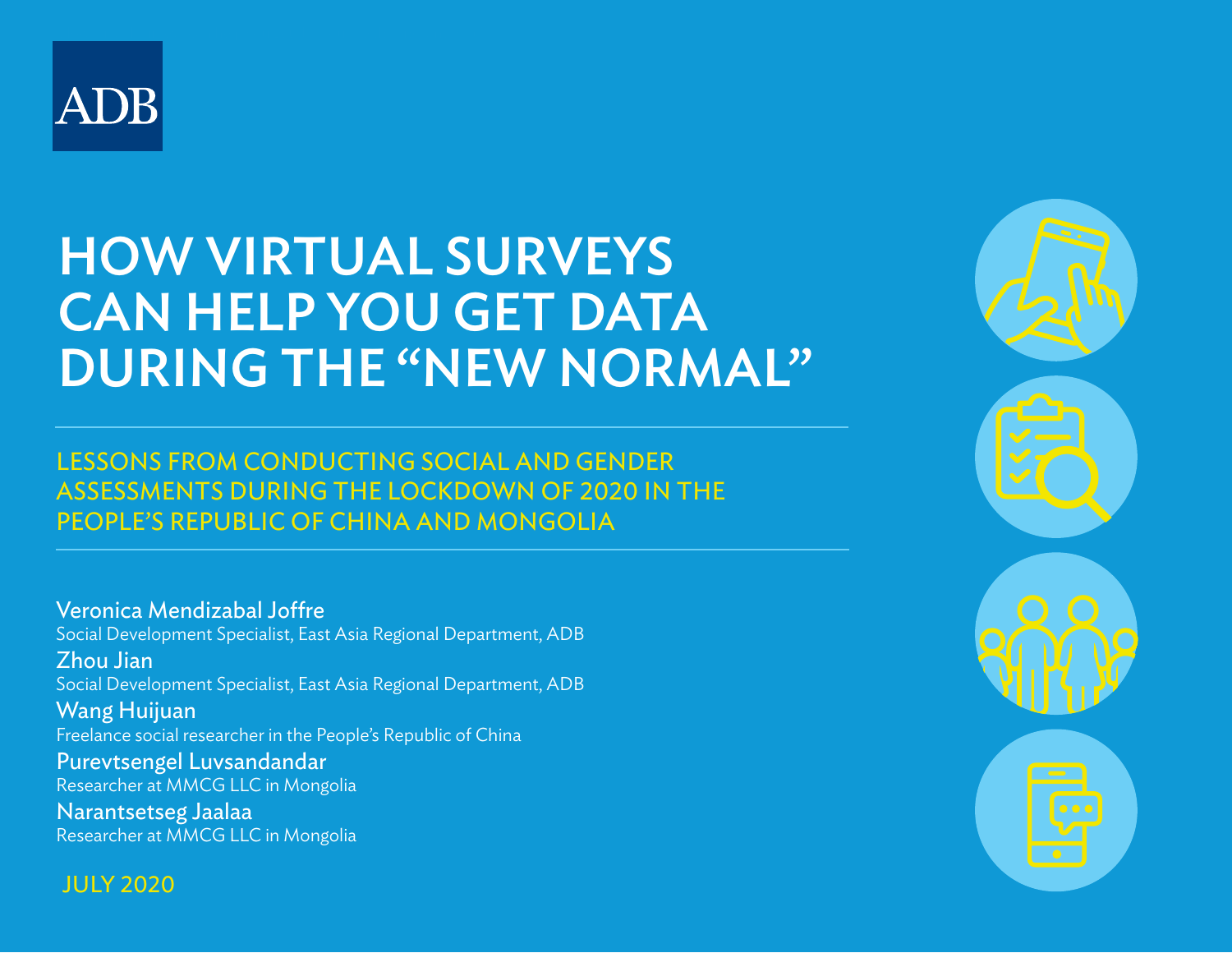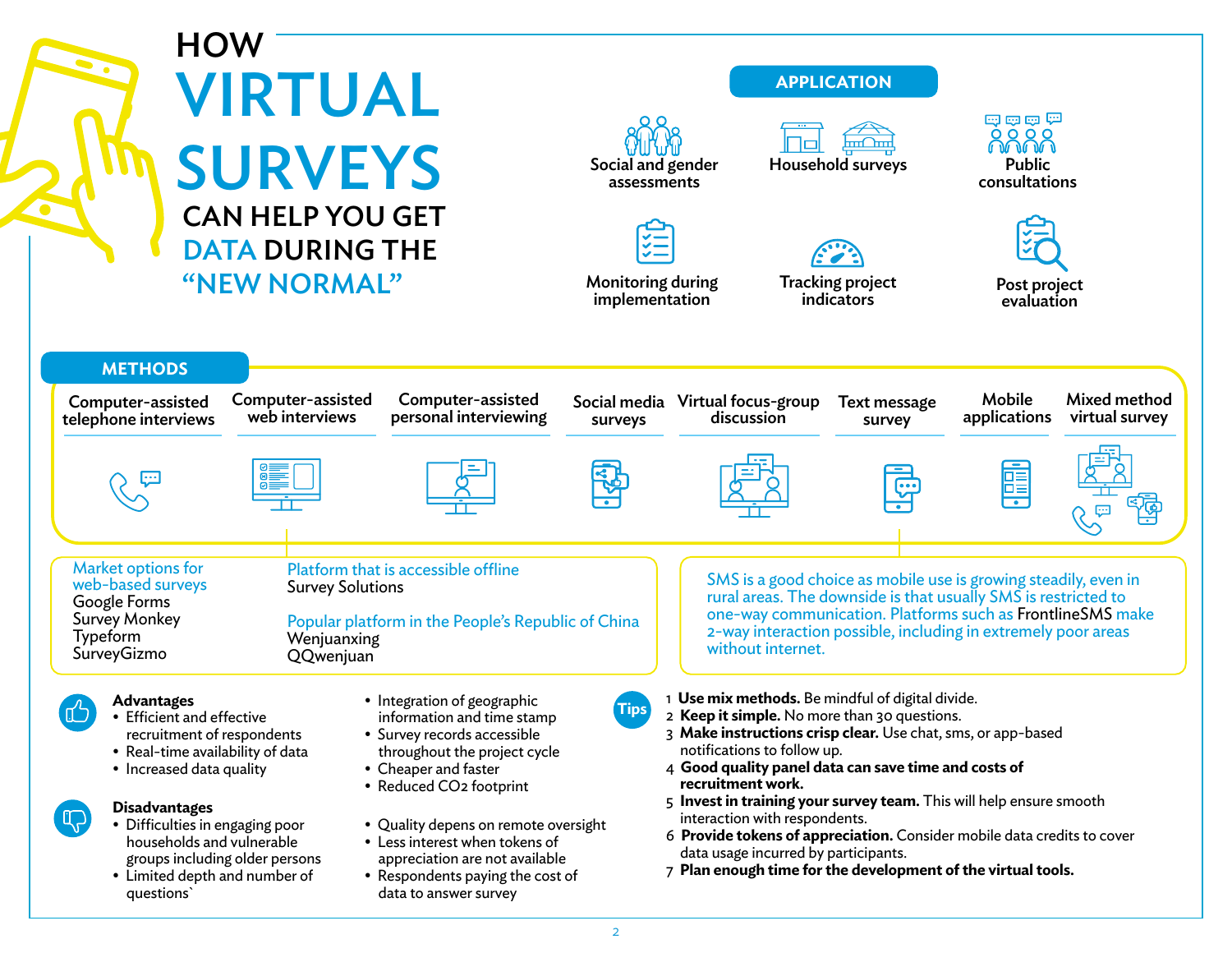# The new virtual world

With the onset of the coronavirus disease (COVID-19) countries around the world have taken measures to reduce the rate of transmission and we have entered a "new normal" based on mobility restrictions and extensive virtual communication. How can we collect primary data under these circumstances? Virtual surveys offer an alternative. While their use is not new, lockdowns have provided a unique opportunity to observe their use as the only viable option for data collection.

We share lessons learned from using virtual surveys for conducting social and gender assessments in the People's Republic of China (PRC) and Mongolia during the lockdown of 2020.<sup>1</sup> Virtual surveys are primary data collection methods using computer-assisted means, with various levels of interviewer involvement (see Box 1 for the various types). Our experience suggests that virtual surveys can be effective to obtain high-quality data, result in time and cost savings, and can contribute to lowering the CO2 footprint associated with field-based data collection.

Measures to prevent the spread of COVID-19 are easing around the world. Nonetheless, maintaining social distance will remain an important prevention measure. This note provides practical tips on using virtual surveys during this time.

1 We thank Arun Ramamurthy, Senior Infrastructure Specialist, East Asia Regional Department, and Akiko Terada-Hagiwara, Principal Economist, East Asia Regional Department, for their useful comments to this note.

Our experience suggests that virtual surveys can be effective to obtain high-quality data, result in time and cost savings, and can contribute to lowering the CO2 footprint associated with field-based data collection.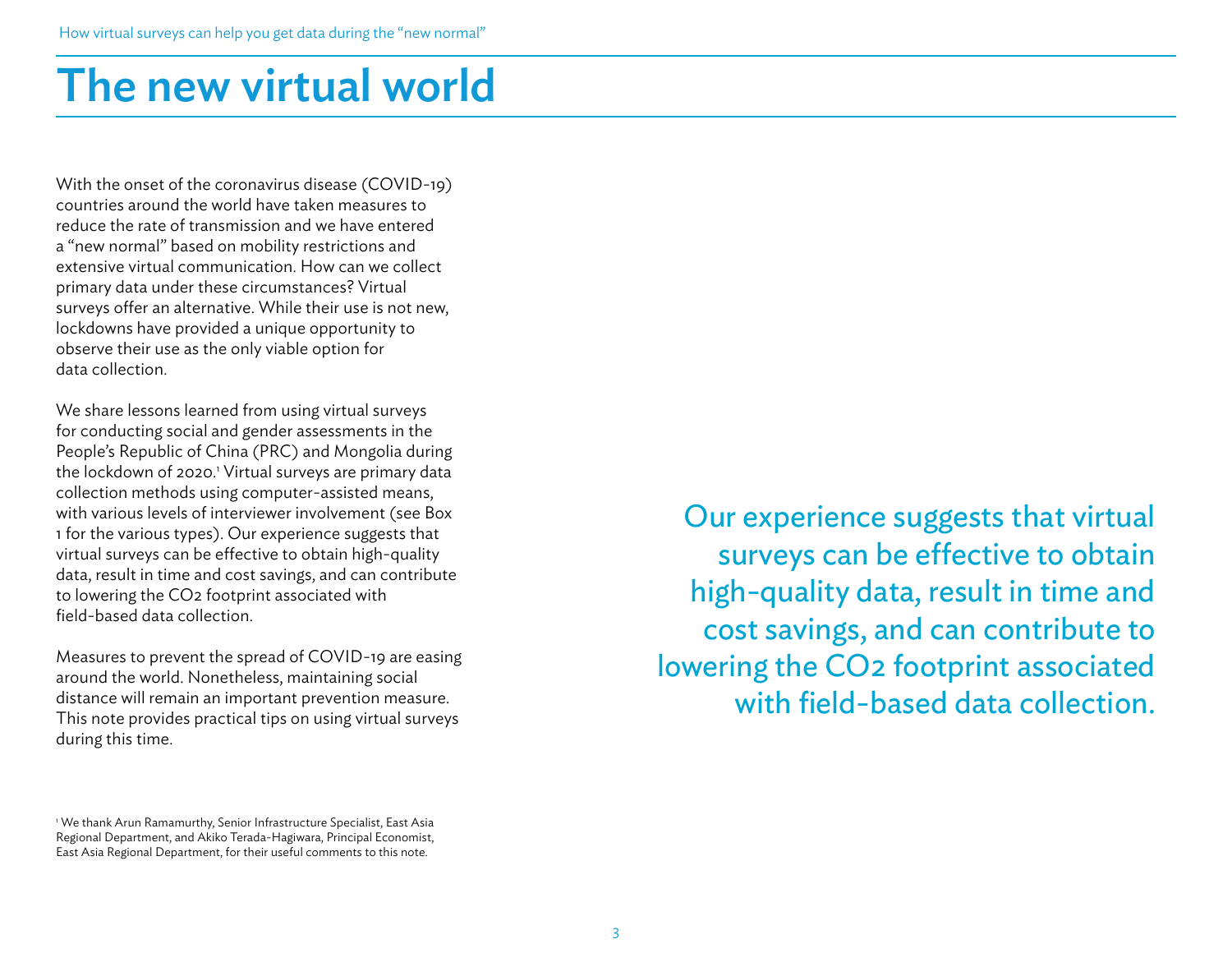# What are virtual surveys?

Virtual surveys are primary data collection methods using computer-assisted means, with various levels of interviewer involvement.



**Computer-assisted telephone interviews (CATI):** an interviewer communicates with respondents remotely and enters their responses in a computerized questionnaire.



**Computer-assisted web interviews (CAWI):** data is collected via online surveys through a web interface. Respondents answer the questions on their own computer, tablet, or smartphone.



**Computer-assisted personal interviewing (CAPI)** interviewers collect data using tablets or mobile phones; data is transferred to a survey management website.



**Social media surveys:** data is collected through platforms such as Facebook, LinkedIn, Twitter, and in PRC WeChat.



**Virtual focus-group discussion** in which video conferencing and chat platforms are used to bring together participants for a structured discussion. Platforms can include Zoom, Google Meet, Skype, MS Teams and in PRC QQ and WeChat groups.



**Fill** 

**Text message survey** in which responders receive polls, voting opportunities, or links to survey sites through text messages (SMS).

**Mobile applications** in which responders download a custom-made application and are provided with login credentials to access the survey.



**Mixed method virtual survey** in which a variety of virtual survey methods are used.

# Which web-based platforms and software can you use?

Market options for web-based surveys include Google Forms, Survey Monkey, Typeform, and SurveyGizmo. All these require internet access. If you need a platform that is accessible offline, **Survey Solutions** might be for you, but it requires mobile equipment and a survey team on site.<sup>a</sup> If you are conducting your survey in PRC, **Wenjuanxing** and **QQwenjuan** are popular virtual platforms.

SMS is a good choice as mobile use is growing steadily, even in rural areas. The downside is that usually SMS is restricted to one-way communication. Platforms such as **FrontlineSMS** make 2-way interaction possible, including in extremely poor areas without internet. $b$ 

<sup>&</sup>lt;sup>a</sup> Survey Solutions enables data collection offline on tablets (CAPI), online using web-interface (CAWI), capture phone interviews (CATI), and conduct mixed method surveys. https://mysurvey.solutions/<br> **b** FrontlineSMS is a free open source software that enables information distribution

and collection via text messaging. The software works without an internet connection and with a cell phone and computer. [https://www.frontlinesms.com/](https://www.frontlinesms.com/ )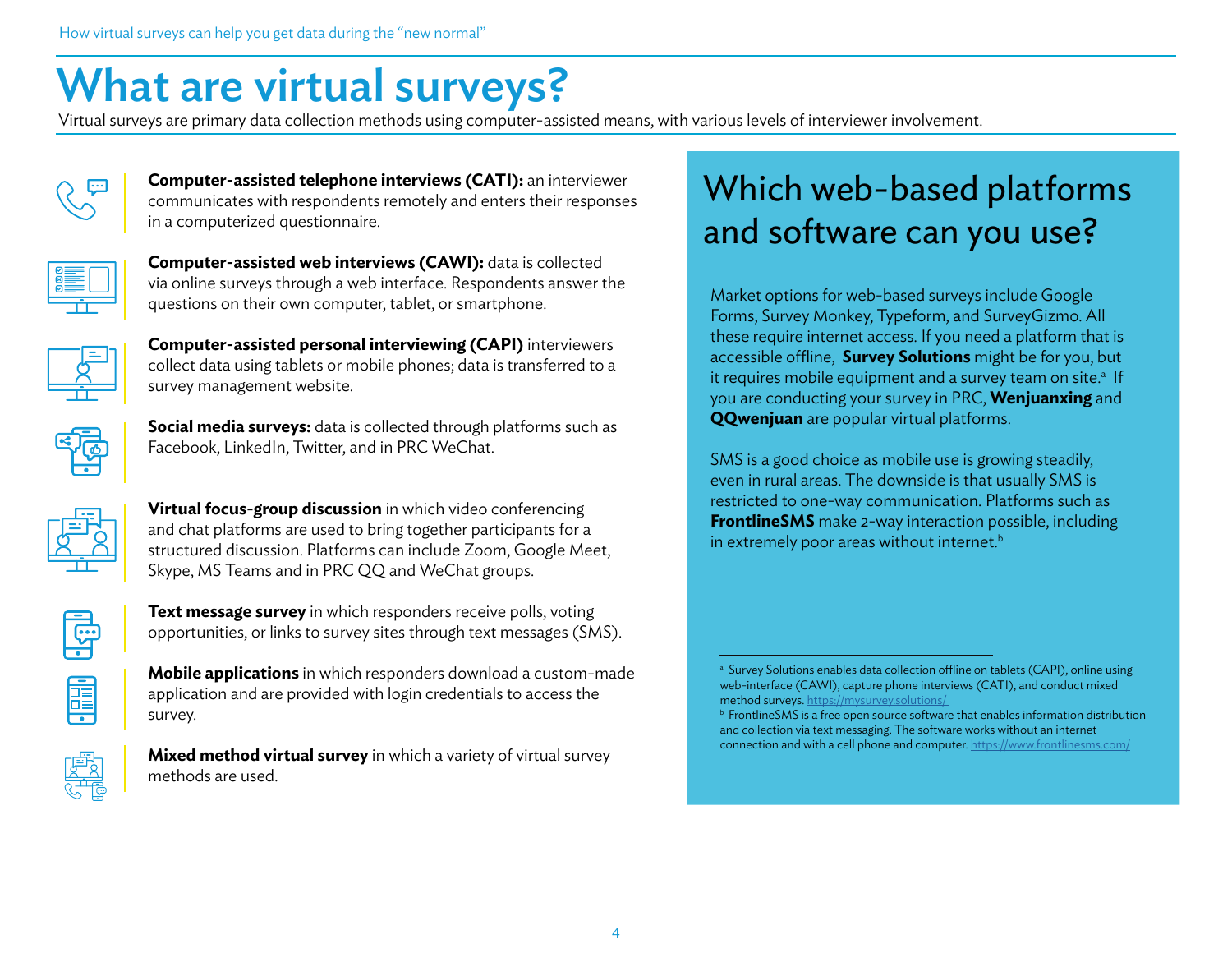# Advantages, disadvantages, and tips

What we learned about virtual survey compared with conventional methods

# **Advantage**

- Recruitment and replacement of survey participants is efficient and effective
- Web-based control platforms enable immediate data export and real-time data availability as the survey is underway
- On-the-spot data input increases data quality. Data gaps or unclear statements can be identified and clarified immediately with respondents
- Virtual surveys can capture location through global positioning system (GPS), time stamps, and geographic information system (GIS)-integrated data;
- Virtual surveys allow for a system of records accessible and referenceable throughout the project life and enable data analytics for progress monitoring.
- Virtual surveys are cheaper, reducing or eliminating travel and extensive data entry costs, and can be conducted in less time than conventional ones;
- Virtual surveys reduce CO2 emissions linked to travel and reduce the use of paper and printed materials.

#### **Disadvantages**

- People without mobile phones, poor mobile network access, or low digital literacy risk being left out in virtual surveys.
- Virtual questionnaires need to be straightforward, with clear instructions, and a limited number of questions to compensate for lack of face-to-face interaction.
- Remote oversight is needed to ensure the quality of virtual surveys. The use of web-based control platforms can facilitate this.
- It is difficult to provide incentives for respondents using online surveys and this can reduce interest.
- Participants can incur costs when downloading data to answer the survey. This must be factored in the design.

# Tips to make the most of virtual surveys

- **1. Use mix methods** to increase the participation of people with low levels of digital literacy or limited access to smart phones or mobile network.
- **2. Keep it simple.** Your questionnaire should be short with no more than 30 questions. If using mobile apps, these must be straightforward and intuitive.
- **3. Instructions for respondents must be crisp clear** to overcome limited face-to-face interaction. You can enhance communication with respondents to solve issues and answer questions during the survey using chat platforms, sms, or app-based notifications.
- **4. Good quality panel data can save time and costs of recruitment work.** Consider collaborating with community organizations that could reach target groups through their social networks or work with local research companies with access to large datasets. Consider sample size and cross check your results against other findings to increase their quality.
- **5.** Invest in training your survey team. This will help ensure smooth interaction with respondents and increase efficiency. Ensure highest ethical standards for privacy and interaction with participants.
- **6. If possible, provide tokens of appreciation to the respondents**  for their time and to increase their interest in participating, particularly if you are surveying low-income participants. Consider mobile data credits to cover data usage incurred by participants for undertaking the survey or negotiate with mobile operator companies to reduce or remove such cost from the phone bill of participants.
- **7. Plan enough time for the development of the virtual tools.**  Especially if you are new to virtual surveys, take the time to ensure the tools are user-friendly and adequate.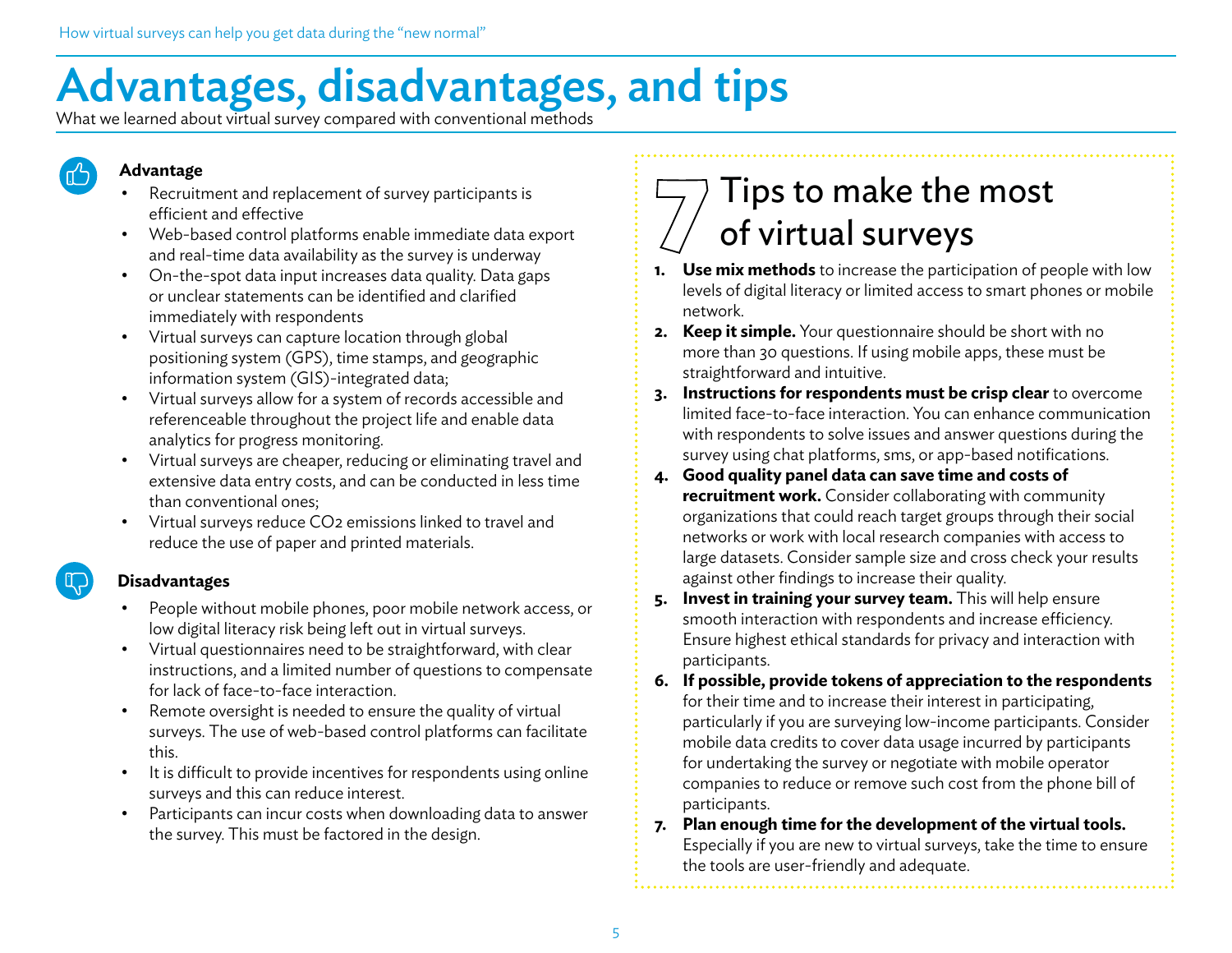# CASE STUDIES

What we learned from applying virtual surveys during the lockdown of 2020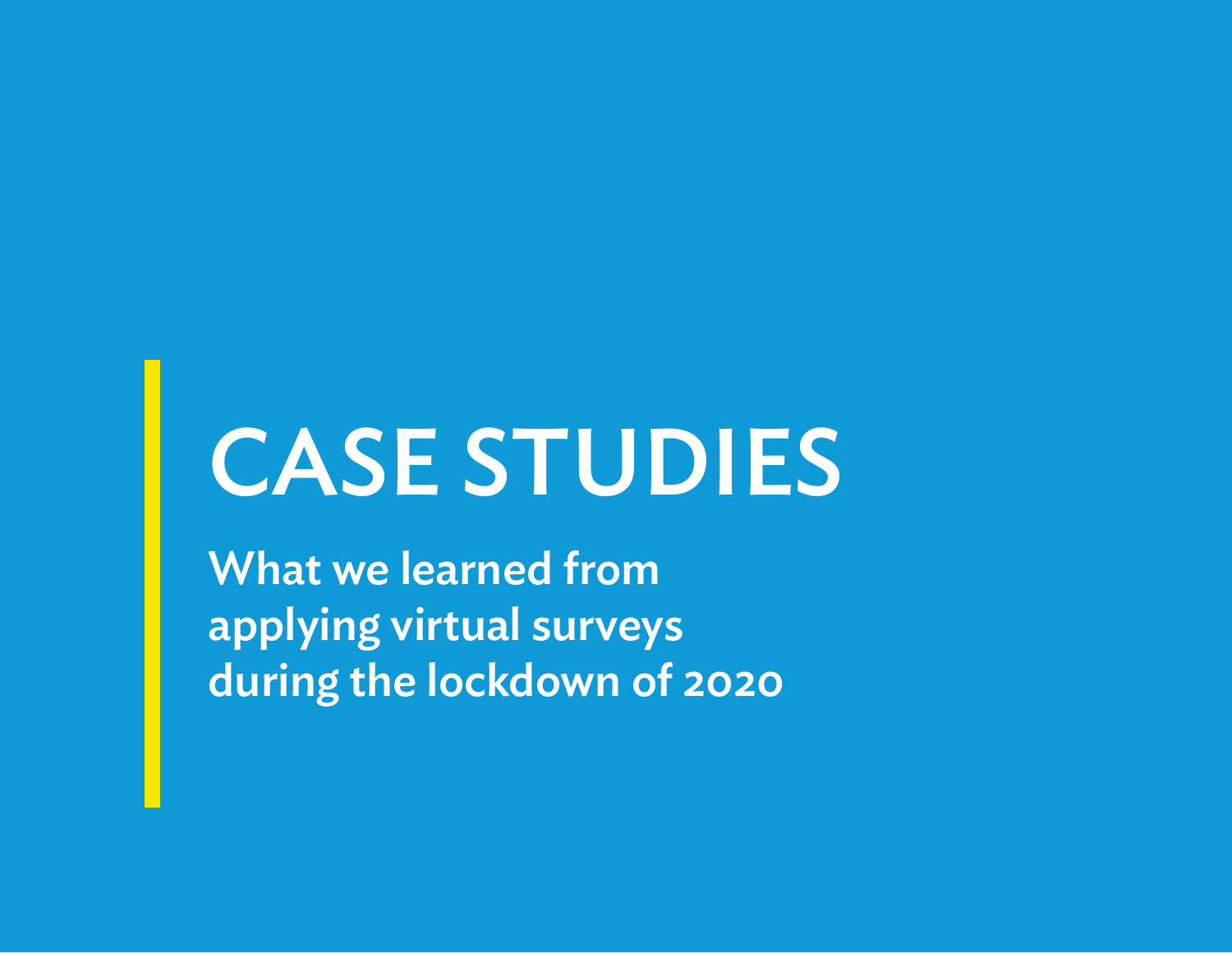# Using virtual surveys to prepare a new project in PRC CASE 1

In January 2020, we were in the midst of conducting the social and gender assessment of the ADB financed Shaanxi Green Intelligent Transport and Logistics Management Demonstration Project. We had started by conducting focus group discussion (FGDs) with stakeholders and planned to follow up



| with a survey in February. The COVID-19             |
|-----------------------------------------------------|
| pandemic forced us to change plans and to           |
| instead carry out a virtual survey using online     |
| questionnaires distributed via WeChat. <sup>2</sup> |

Our first step was to prepare questionnaires for different groups of respondents (e.g.

| 居民调查问卷                                                                                                                                                                                                                                                                                                                                                                                                                                                                                                                                    |
|-------------------------------------------------------------------------------------------------------------------------------------------------------------------------------------------------------------------------------------------------------------------------------------------------------------------------------------------------------------------------------------------------------------------------------------------------------------------------------------------------------------------------------------------|
| 陕西省计划开展绿色智慧交通物流管理示范项目,目前正处于项目准备阶段,项目主要建<br>设内容包括:建设铁路合储物流货场、无水港多式联运物流园、智慧物流基地、农贸物流<br>中心、物流业管理信息平台,并通过金融中介转贷方式支持中小企业发展。本项目一共包<br>含7个子项目,建设地点包括西安市的、延安市和安康市。通过本项目实施,陕西省在国内<br>外的地域优势将得到充分发挥, 曾内物流业发展和运营得到改善, 减少物流运输成本, 陕<br>西物流服务的附加价值与效率的到提升。本项目设施将采取绿色可持续的标准建设,并通<br>过货物交通运输条件的改善,减少交通事故和缓解,从而改善环境污染,为城乡居民提供<br>更宜居的环境;将为中小企业提供更多的商机和促进当地的就业;发展大宗农产品综合配<br>送物流中心、商贸设施、仓储冷链设施等,将增加当地农产品的价值,增加农民收入,降<br>低商品成本:以及带动当地产业的发展,促进了产业升级和当地经济发展。<br>为了能够更好地评估项目可能产生的社会、经济和环境效益,了解当地居民的实际需求。<br>特此开展本次调研。<br>这项调音是匿名的,并且保证不泄露您的任何个人信息。非常感谢您的关怀和合作。 |
| [第1页/共1页]                                                                                                                                                                                                                                                                                                                                                                                                                                                                                                                                 |
| 一、基本信息                                                                                                                                                                                                                                                                                                                                                                                                                                                                                                                                    |
| 1. 请洗择您所居住的城市:<br>旭                                                                                                                                                                                                                                                                                                                                                                                                                                                                                                                       |
| 2. 您所在 区/县, 街道/乡镇, 村                                                                                                                                                                                                                                                                                                                                                                                                                                                                                                                      |
| *3. 您所在的地区是城市还是农村?<br>○城市<br>○农村<br><b>O 城市郊区</b><br>□具域                                                                                                                                                                                                                                                                                                                                                                                                                                                                                  |
| *4. 您的性别:<br>○黒 ○女                                                                                                                                                                                                                                                                                                                                                                                                                                                                                                                        |
| *5. 您的家庭人口有 人                                                                                                                                                                                                                                                                                                                                                                                                                                                                                                                             |

QR Code and Questionnaire, Shaanxi Green Intelligent Transport project social and gender assessment, February 2020

residents, truck drivers, business owners), test the questionnaires, and generate QR codes to make them easily accessible.

The survey team could not travel to the survey site. To address this challenge, we requested support from the project management office (PMO) to distribute the questionnaires to the target respondents by sending QR codes through WeChat groups. To expand outreach, the PMO printed the QR codes and posted them in public places, such as bulletin boards in logistics parks, factories, and village committees.

We aimed to have 250 respondents participating in the survey. However, we ended up receiving 330 valid questionnaires in two weeks. More respondents than expected participated, except among low-income households.

To increase the participation of respondents with lower digital access or capabilities, PMO staff contacted them by phone, read the questionnaire to them, and filled the answers provided in their own mobile phones. We complemented the online survey with phone calls when clarifications were needed. The responses helped us to prepare social and gender action plans for the project that would have been impossible to do without the use of virtual surveys during the lockdown period.

<sup>&</sup>lt;sup>2</sup> WeChat is a multi-purpose messaging, social media and mobile payment application developed by Tencent Holdings Inc. It is the most widespread social media platform in PRC.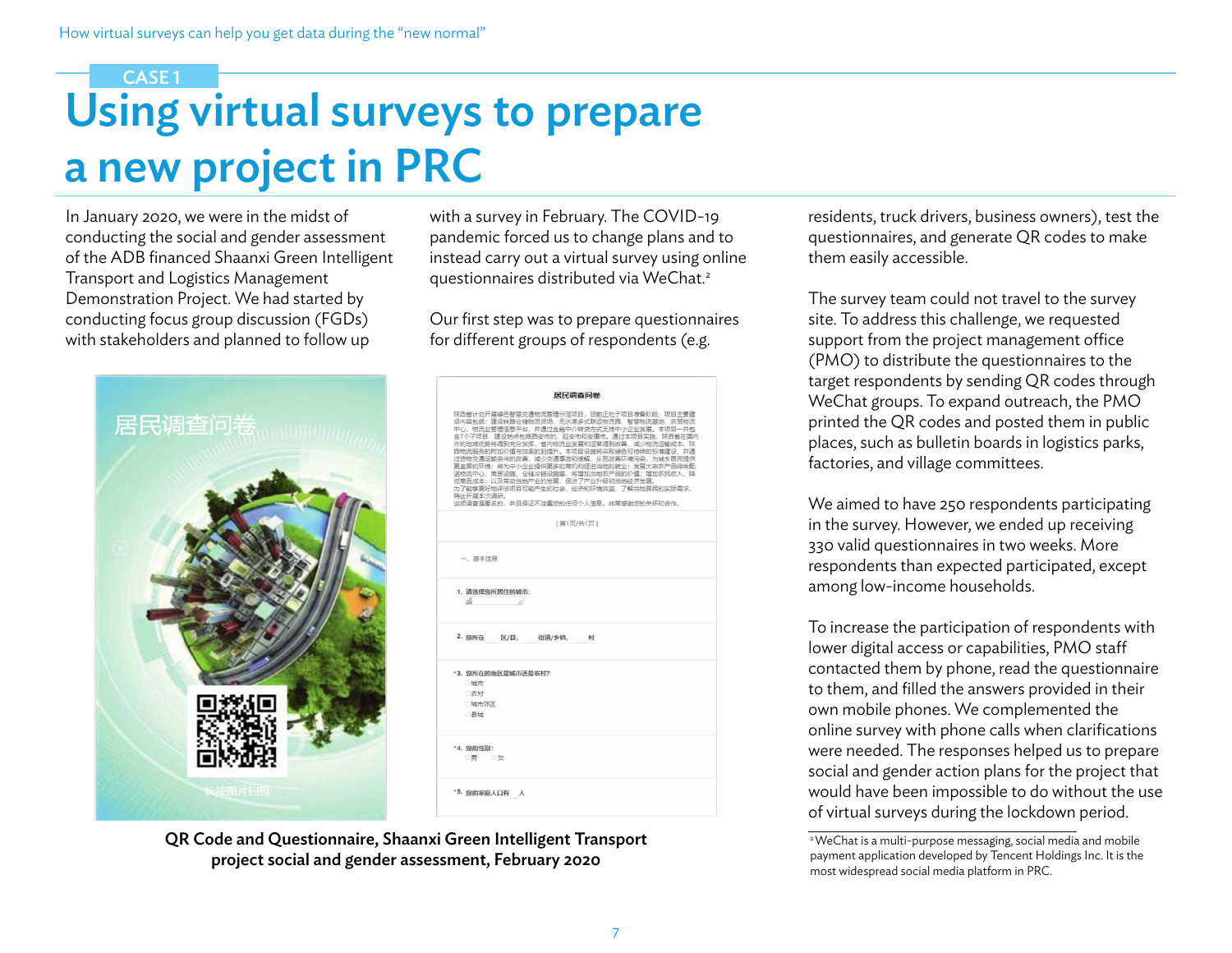#### CASE 2

# Capturing time-use during the COVID-19 pandemic in Mongolia

In Mongolia, we conducted a rapid assessment of time use during the COVID-19 lockdown to understand how men and women were distributing their time during the pandemic, the types of activities they were undertaking, if these were paid or unpaid, and done for themselves or others.3 The assessment took place between May and June 2020, at the height of the quarantine period in this country.4

We conducted the survey using mixed methods. We asked respondents to fill a diary for 72 hours using a mobile phone application "*Sudalgaa*" (meaning survey in Mongolian) developed specifically for this survey using open source tools.<sup>5</sup> We recruited respondents over the phone and used a paper survey to capture the responses of people without mobile devices or with low digital literacy. We used a web-based control platform to register respondents and supervise their diary entries.<sup>6</sup>



Screenshots of "Sudalgaa" app Time-Use Survey instructions for respondents and password. [https://dotnet.microsoft.com/apps/aspnet/mvc](https://dotnet.microsoft.com/apps/aspnet/mvc )

The app had a notification function to enable communication with respondents in case of errors or requests for clarification on entries. Responses were anonymous in accordance with Mongolian personal privacy regulations and ISO:20252|2019 standards.

The survey was successfully implemented. Over 570 people participated in Ulaanbaatar city and 4 provinces despite the lockdown. Respondent rate was high, with 86% completing the survey. The quality of responses was also high. We noticed that the use of a mobile app had created a closer engagement from respondents than is usually the case with paper-based questionnaires. Respondents recorded more comprehensive information than expected, such as "I decided to go out", expressing intention rather than just recording an action. Some made detailed records of their activity: "I am reading the book *100 Years of Solitude*", "I am stuck in a taxi in a traffic jam'' or "I just bought 2 kilos of meat, 4 kilos of vegetables, and a toiletry set from the market".

<sup>3</sup> We used the International Classification of Activities for Time Use Statistics (ICATUS) to classify activities and encoded all respondents' activities in alignment with the classification used for the 2019 Mongolian Time Use Survey conducted by the National Statistic Office. 4 Time-use surveys and statistics aim to measure dimensions of gender equality and human well-being by assessing the distribution of unpaid work between women and men, and help to understand the contribution of unpaid work to the national economy. We wanted to understand the distribution of paid and unpaid work and time allocated to each by men and women during the pandemic, and if paid and unpaid tasks were undertaken for oneself or for others. We compared the survey results with the latest nationally representative Time Use Survey of 2015. <sup>5</sup> React Native is an open source mobile app framework created by Facebook.

6 We used ASP.NET model view controller (MVC).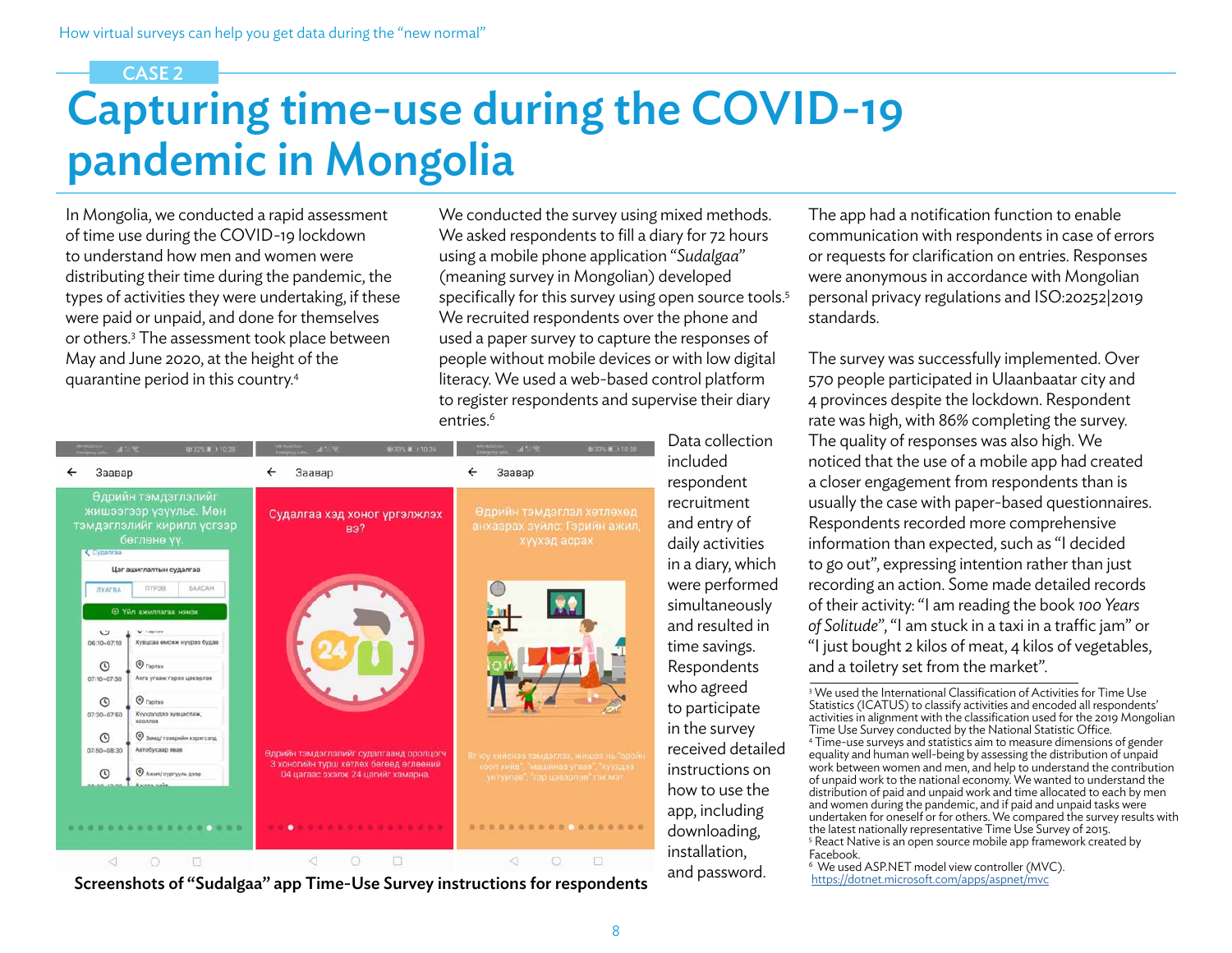# A STEP-BY-STEP **CHECKLIST**

Brief summary on how to conduct virtual survey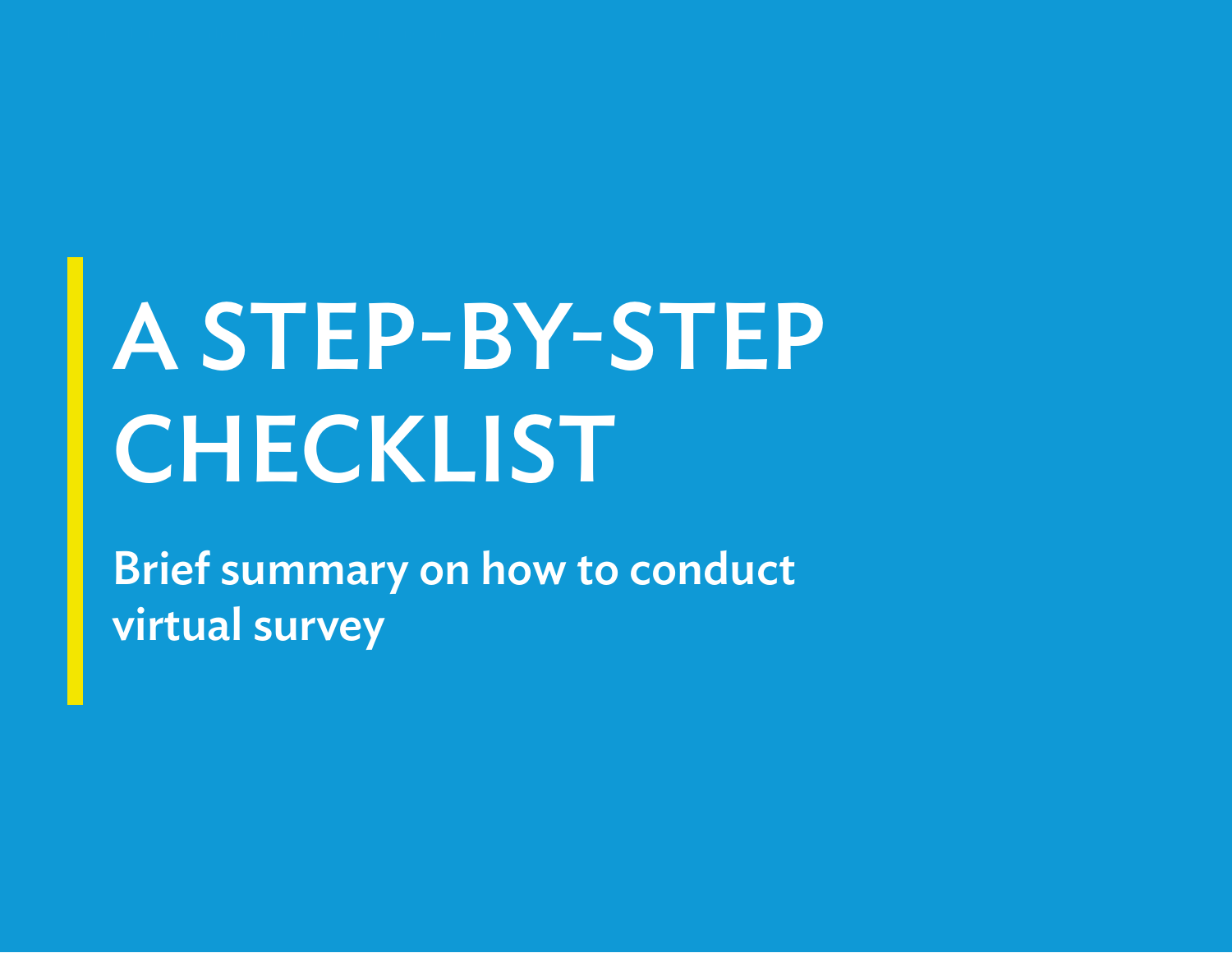# **Designing the virtual survey**

#### **Define**

objectives, identify target groups, the types of questionnaires needed for the various respondent segments, sample size, geographical distribution.

#### **Develop**

the electronic survey questionnaire.

#### **Consider**

using mixed methods to enhance outreach to populations with no internet or mobile access, or low digital literacy.

#### **Prepare**

your survey budget, considering fees for the use of the software or digital platform, purchase or rental of handheld devices and wireless routers, developer fees for app development and web control system, survey team recruitment and related costs, local travel cost if CAPI methods are used, tokens of appreciation or mobile data bundles for respondents, and other unforeseen expenses.

## $START$   $STEP1$   $STEP1$

## **Organizing the survey team**

#### **Consider**

hiring a local survey team if you are using CAPI or mixed methods, train them remotely and establish a virtual social media network with them for continued communication during survey implementation and data processing.

CATI methods have proven effective for recruiting participants and registering demographic information without distance restrictions. Consider partnering with private sector or local organizations to get support in accessing local datasets of potential respondents.

#### **Establish**

a communication and feedback a communication and feedback mechanism with the field enumerators to solve technical and methodological problems during data collection. Before the survey, provide a detailed description of the survey principles and requirements to the enumerators.

## STEP 3

# **Finding a suitable virtual platform and survey software**

#### **Consider**

software that is commonly used in the project area and that is easy to use, download, and install.

The free version of online survey platforms tends to be limited. If you work with local private research companies these usually have professional versions of online survey services.

If your project is in PRC, Wenjuanxing and QQwenjuan are good online platform choices.

If you have enough budget and time, you could develop an exclusive data collection tool, such as a dedicated app. This can help to align better to local language and culture, avoid confidentiality issues, and encourage participation in areas with less acceptance of a third-party survey software.